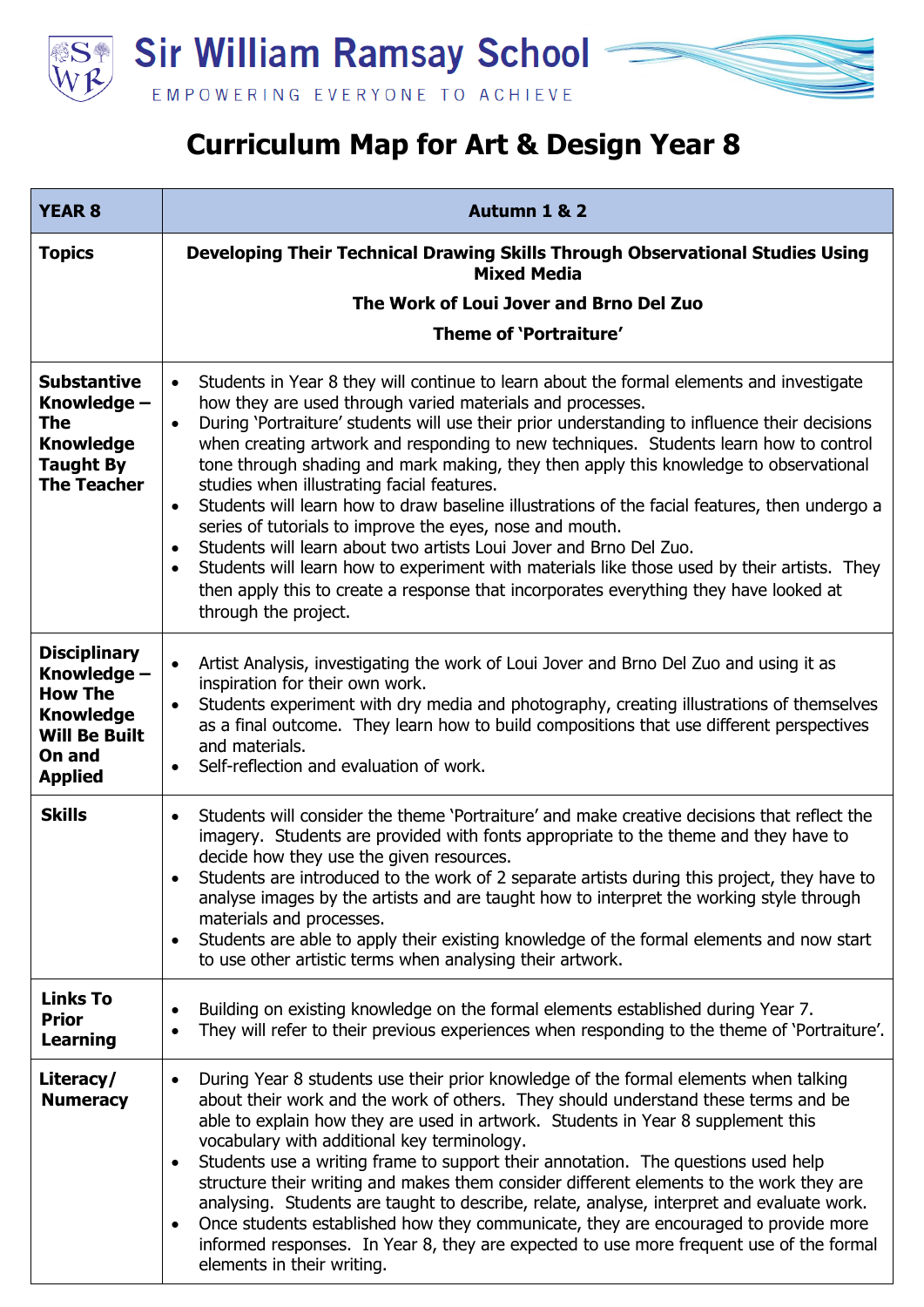|                                   | Measurements and quantity of materials are sometime referred to during a project.<br>$\bullet$<br>During the Portraiture theme, students have to be aware of composition and ratio and<br>how they structure their pages. They will measure images and divide photographs into<br>different shapes and sizes. Proportion will be a key area within the first Year 8 project.<br>Students build on their artistic terminology, reusing key terms established during Year 7.<br>There is a greater emphasis on the formal elements and students start to incorporate<br>specialist terminology. Literacy resources are provided in the classroom to remind and<br>help develop artistic terminology. |
|-----------------------------------|----------------------------------------------------------------------------------------------------------------------------------------------------------------------------------------------------------------------------------------------------------------------------------------------------------------------------------------------------------------------------------------------------------------------------------------------------------------------------------------------------------------------------------------------------------------------------------------------------------------------------------------------------------------------------------------------------|
| <b>Cross</b><br><b>Curricular</b> | <b>Icons or Heroes</b><br><b>PSHE - Mental Health</b>                                                                                                                                                                                                                                                                                                                                                                                                                                                                                                                                                                                                                                              |
| <b>Assessment</b>                 | Homework tasks are assessed.<br>$\bullet$<br>Assessment of sketchbook tasks.<br>$\bullet$<br>Students build towards a project outcome by interpreting the contextual sources and by<br>applying the skills developed through the term.                                                                                                                                                                                                                                                                                                                                                                                                                                                             |

| <b>YEAR 8</b>                                                                                                                | Spring 1 & 2                                                                                                                                                                                                                                                                                                                                                                                                                                                                                                                                                                                                                                                                                                                                                                                                                                                  |
|------------------------------------------------------------------------------------------------------------------------------|---------------------------------------------------------------------------------------------------------------------------------------------------------------------------------------------------------------------------------------------------------------------------------------------------------------------------------------------------------------------------------------------------------------------------------------------------------------------------------------------------------------------------------------------------------------------------------------------------------------------------------------------------------------------------------------------------------------------------------------------------------------------------------------------------------------------------------------------------------------|
| <b>Topics</b>                                                                                                                | Developing & Creating 3D Forms - Working With Recycled Materials To Create Sea<br><b>Creatures</b>                                                                                                                                                                                                                                                                                                                                                                                                                                                                                                                                                                                                                                                                                                                                                            |
|                                                                                                                              | The Work of Jason Scarpace and Yellena James<br>Theme of 'Oceans'                                                                                                                                                                                                                                                                                                                                                                                                                                                                                                                                                                                                                                                                                                                                                                                             |
| <b>Substantive</b><br>Knowledge -<br>The<br><b>Knowledge</b><br><b>Taught By</b><br><b>The Teacher</b>                       | Students in Year 8 will continue to develop their understanding of the formal elements and<br>$\bullet$<br>investigate how they are used through varied materials and processes. During 'Oceans'<br>students will learn to use their prior understanding to influence their decisions when<br>creating artwork and responding to new techniques.<br>Students learn how to create mixed media illustrations of sea creatures by controlling tone<br>$\bullet$<br>through shading and mark making.<br>Students learn how to create sculptural work from recycled materials. Students create a<br>$\bullet$<br>series of illustrations based on their sculptural work.<br>Students will learn about Jason Scarpace and Yellena James.<br>$\bullet$                                                                                                               |
| <b>Disciplinary</b><br>Knowledge -<br><b>How The</b><br><b>Knowledge</b><br><b>Will Be Built</b><br>On and<br><b>Applied</b> | Artist Analysis, investigating the work of established artists and using it as inspiration for<br>$\bullet$<br>their own work.<br>Self-reflection and evaluation of work.<br>$\bullet$<br>Students explore watercolours and collage materials, making connections with their<br>$\bullet$<br>contextual research.<br>Students are able to apply their existing knowledge of the formal elements and now start<br>$\bullet$<br>to use other artistic terms when analysing their artwork. Students are taught to<br>experiment with materials like those used by their artists. The project concludes with a<br>sculptural response inspired by the work of Scarpace.                                                                                                                                                                                           |
| <b>Skills</b>                                                                                                                | Students will consider the theme 'Oceans' and make creative decisions that reflect the<br>$\bullet$<br>imagery.<br>Students are introduced to the work of 2 separate artists during this project; they have to<br>$\bullet$<br>analyse images by the artists and are taught how to interpret the working style through<br>materials and processes.<br>Students experiment with a range of materials and processes, creating illustrations and<br>$\bullet$<br>sculptures of SeaLife.<br>Students will be taught how to use watercolours and fine liners during the project.<br>$\bullet$<br>They will use the prior understanding of mono printing to develop a series of prints.<br>$\bullet$<br>They will use recycled materials to create three dimensional forms, using their researched<br>$\bullet$<br>artists as inspiration for their final outcomes. |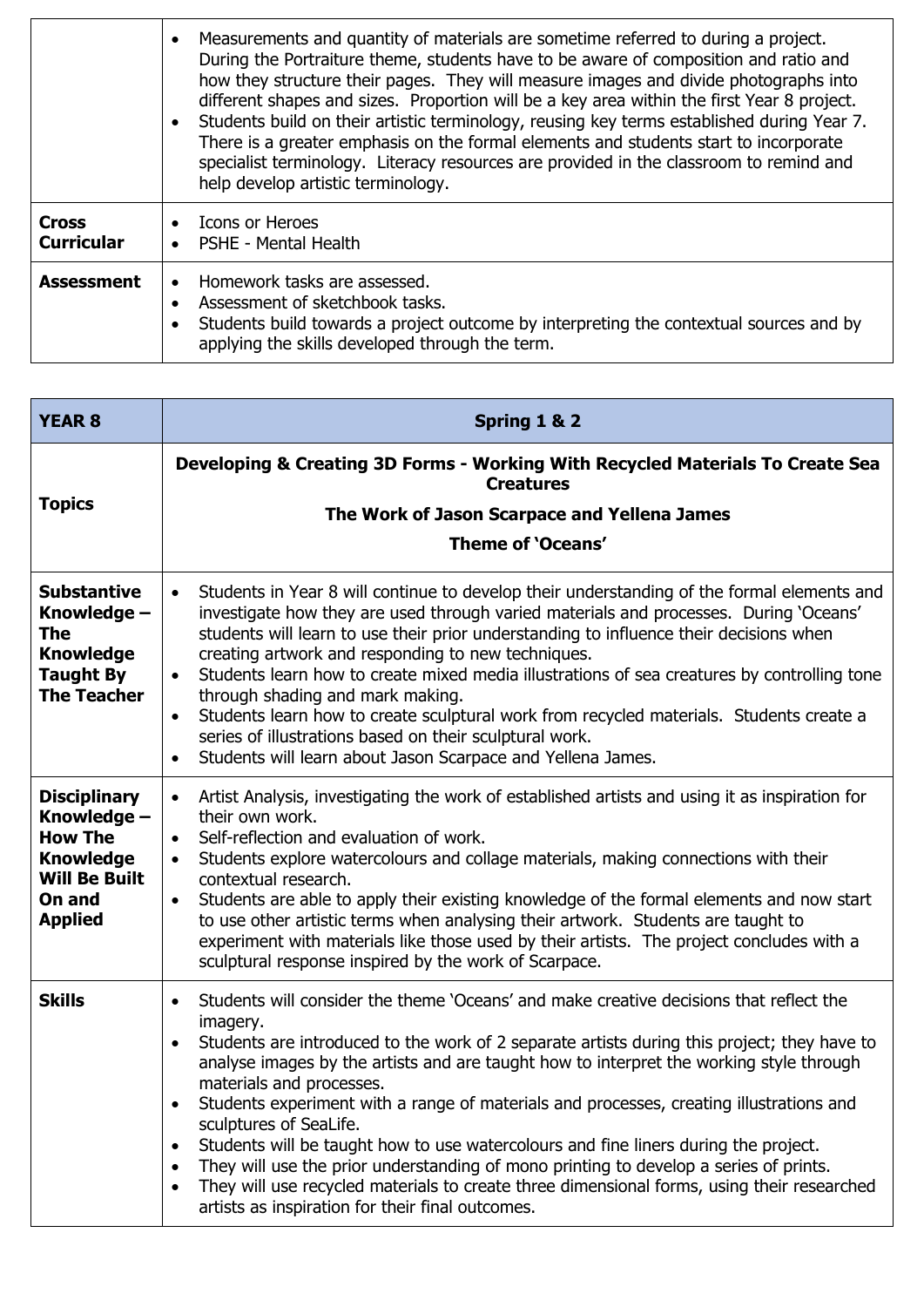| <b>Links To</b><br><b>Prior</b><br>Learning | Developing student understanding from the previous topic and using that foundation to<br>$\bullet$<br>support the learning of further formal elements.<br>Students continue to present their work in the manner in which it has been established in<br>$\bullet$<br>their previous theme.                                                                                                                                                                                                                                                                                                                                                                                                                                                                                                                                                                                                                                                                                                                                                                                                                                                                                                                                                                                                                                                                                                                                                                                                                                                                                                                                                                                                            |
|---------------------------------------------|------------------------------------------------------------------------------------------------------------------------------------------------------------------------------------------------------------------------------------------------------------------------------------------------------------------------------------------------------------------------------------------------------------------------------------------------------------------------------------------------------------------------------------------------------------------------------------------------------------------------------------------------------------------------------------------------------------------------------------------------------------------------------------------------------------------------------------------------------------------------------------------------------------------------------------------------------------------------------------------------------------------------------------------------------------------------------------------------------------------------------------------------------------------------------------------------------------------------------------------------------------------------------------------------------------------------------------------------------------------------------------------------------------------------------------------------------------------------------------------------------------------------------------------------------------------------------------------------------------------------------------------------------------------------------------------------------|
| Literacy/<br><b>Numeracy</b>                | During Year 8 students use their prior knowledge of the formal elements when talking<br>$\bullet$<br>about their work and the work of others. They should understand these terms and be<br>able to explain how they are used in artwork. Students in Year 8 supplement this<br>vocabulary with additional key terminology.<br>Students build on their artistic terminology, reusing key terms established during Year 7.<br>$\bullet$<br>There is a greater emphasis on the formal elements and students start to incorporate<br>specialist terminology. Literacy resources are provided in the classroom to remind and<br>help develop artistic terminology.<br>Students use a writing frame to support their annotation. The questions used help<br>$\bullet$<br>structure their writing and makes them consider different elements to the work they are<br>analysing. Students are taught to describe, relate, analyse, interpret, and evaluate work.<br>Once students established how they communicate, they are encouraged to provide more<br>$\bullet$<br>informed responses. In Year 8, they are expected to use more frequent use of the formal<br>elements in their writing.<br>Measurements and quantity of materials are sometime referred to during a project.<br>$\bullet$<br>During the Oceans theme, students have to understand different forms of measurements<br>and quantities. When creating their bottle sculpture, they will need to know how to divide<br>the materials to create their work. When they make their paper mâché sculptures they<br>will need to work with quantities of materials and understand how many layers need to be<br>applied to create strong forms. |
| <b>Cross</b><br><b>Curricular</b>           | Geography - Oceans, the environment and recycling. They investigate how plastic is<br>$\bullet$<br>affecting the oceans and the impact it is having on Sea Life.                                                                                                                                                                                                                                                                                                                                                                                                                                                                                                                                                                                                                                                                                                                                                                                                                                                                                                                                                                                                                                                                                                                                                                                                                                                                                                                                                                                                                                                                                                                                     |
| <b>Assessment</b>                           | Students build towards a project outcome by interpreting the contextual sources and by<br>$\bullet$<br>applying the skills developed through the term.                                                                                                                                                                                                                                                                                                                                                                                                                                                                                                                                                                                                                                                                                                                                                                                                                                                                                                                                                                                                                                                                                                                                                                                                                                                                                                                                                                                                                                                                                                                                               |

| <b>YEAR 8</b>                                                                                                                | Summer 1 & 2                                                                                                                                                                                                                                                                                                                                                                                                                                                                                                                                                                                                                                                                                                                                                                                                                                      |
|------------------------------------------------------------------------------------------------------------------------------|---------------------------------------------------------------------------------------------------------------------------------------------------------------------------------------------------------------------------------------------------------------------------------------------------------------------------------------------------------------------------------------------------------------------------------------------------------------------------------------------------------------------------------------------------------------------------------------------------------------------------------------------------------------------------------------------------------------------------------------------------------------------------------------------------------------------------------------------------|
| <b>Topics</b>                                                                                                                | Developing Understanding of the Formal Elements Through Story<br><b>Recording and Creating Work from their Imagination</b><br>The Work of Disney Illustrators, Salvador Dali, and John Tenniel<br>Theme of 'Alice in Wonderland'                                                                                                                                                                                                                                                                                                                                                                                                                                                                                                                                                                                                                  |
| <b>Substantive</b><br>Knowledge -<br><b>The</b><br><b>Knowledge</b><br><b>Taught By</b><br><b>The Teacher</b>                | Students in Year 8 they will continue to develop their understanding of the formal<br>$\bullet$<br>elements and investigate how they are be used through varied materials and processes.<br>During 'Alice in Wonderland' students will use their prior understanding to influence their<br>decisions when creating artwork and responding to new techniques.<br>Students learn how to create observational drawings of objects linked to the theme. They<br>$\bullet$<br>use a combination of mark making and colour to create their images.<br>Students will learn about John Tenniel and Salvador Dali.<br>$\bullet$                                                                                                                                                                                                                            |
| <b>Disciplinary</b><br>Knowledge -<br><b>How The</b><br><b>Knowledge</b><br><b>Will Be Built</b><br>On and<br><b>Applied</b> | Artist Analysis, investigating the Disney Illustrations, John Tenniel and Salvador Dali, using<br>$\bullet$<br>them as inspiration for their own work.<br>Both artists have illustrated the novel Alice in Wonderland and will be a source of<br>$\bullet$<br>inspiration for the students. Tenniel is known for his drawings of the characters from the<br>published novel. Dali is one of the most famous surrealists in history and had interpreted<br>the characters in strange, colourful ways. Students are able to apply their existing<br>knowledge of the formal elements and now start to use other artistic terms when<br>analysing their artwork. Students are taught to experiment with materials like those used<br>by their artists. The project concludes with a response that reflects their research<br>throughout the project. |